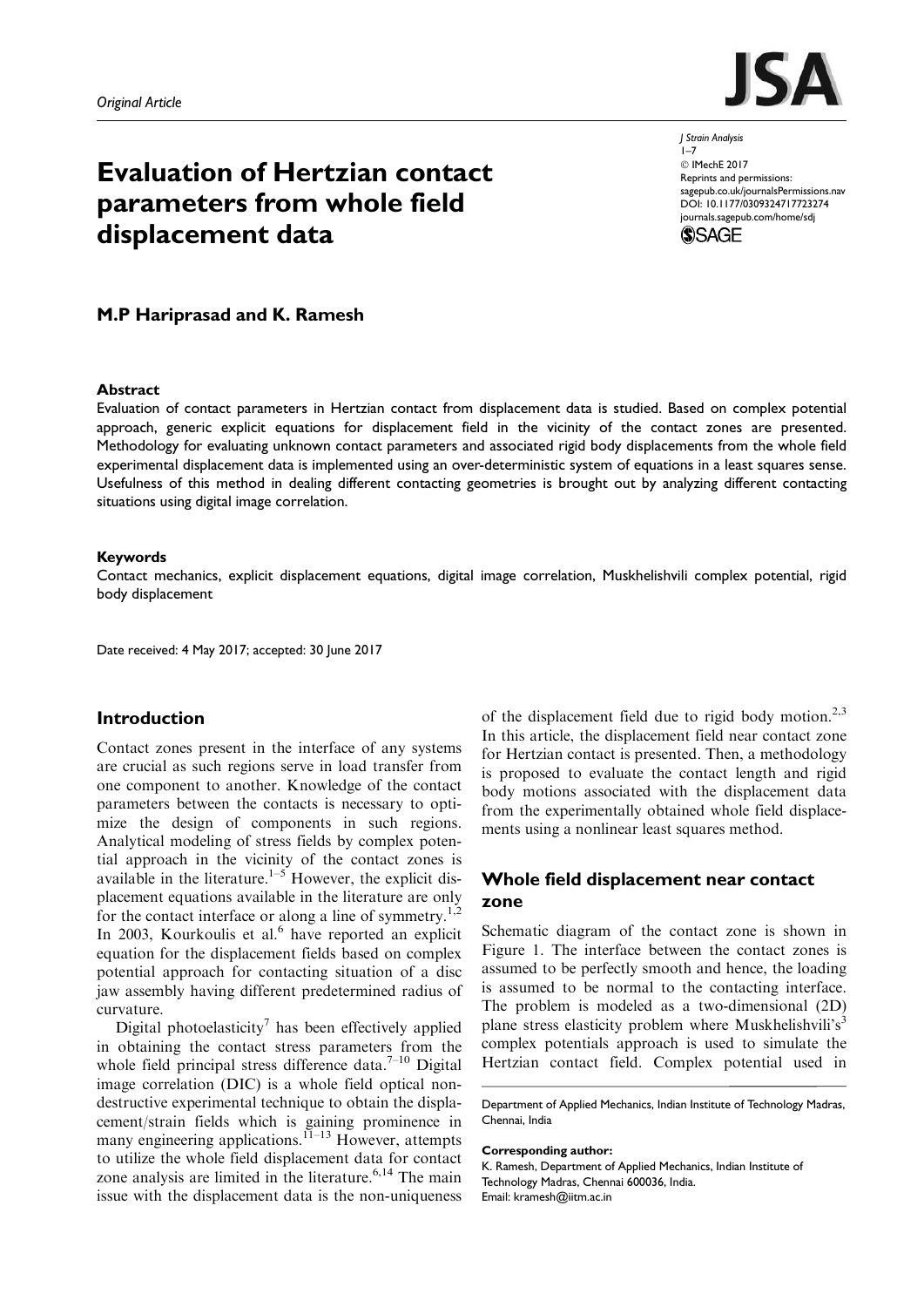Kourkoulis et al.<sup>6</sup> is particular to a specific contacting radii, which is given as  $\Phi(z) = 1/6RA(\sqrt{(a^2 - z^2)} + iz)$ .

Following the study of Kourkoulis et al.,<sup>6</sup> in this work a generic displacement equation is proposed by incorporating the relative radius of curvature term  $(\eta)$ in the Muskhelishvili's potential  $(\Phi)$  which is given as

$$
\Phi(z) = \frac{\eta}{2A} \left( \sqrt{(a^2 - z^2)} + iz \right) \tag{1}
$$

Here,  $\eta$  refers to the relative curvature between the contacting surface, which is given as

$$
\eta = \left(\frac{1}{R_1} + \frac{1}{R_2}\right)
$$

Here,  $R_1$  and  $R_2$  are the radius of curvature of the two contacting bodies. In equation  $(1)$ , *a* is semi-contact length (Figure 1), and  $z$  is a complex number defined as  $z = x + iy$ . For similar bodies, A is defined as  $A = (k + 1)/(2G)$  where G is the shear modulus, and k is the Kolosov's constant. It is defined as  $k = (3 \nu$ /(1 +  $\nu$ ) and  $k = (3 - 4\nu)$  for plane stress and plane strain situations, respectively, with  $\nu$  as Poisson's ratio.

The potential function given in equation (1) can be used for different contacting situations. The relative curvature  $\eta$  takes a value of 2/R when both the contacting bodies have same radius R and  $\eta = (1/R)$  if one of the surfaces has an infinite radius (flat). Furthermore, it can be seen that on setting  $R_2 = -1.5R_1$ , equation (1) gives  $\Phi(z) = 1/6RA(\sqrt{(a^2 - z^2)} + iz)$  which is same as given in Kourkoulis et al.<sup>6</sup>

From the Muskhelishvili's potential  $(\Phi)$ , whole field strains and displacement data can be expressed  $as^{2-4}$ 

$$
2G\left[\frac{\partial u}{\partial x} + i\frac{\partial u}{\partial y}\right] = (z - \bar{z})\bar{\Phi}'(\bar{z}) + \Phi(\bar{z}) + k\Phi(z) \tag{2}
$$

$$
2G[u + iv] = k\varphi(z) + \varphi(\bar{z}) + (\bar{z} - z)\overline{\varphi'(\bar{z})} + T \qquad (3)
$$

In equations (2) and (3), prime denotes the derivative and bar represents the complex conjugate. The term T represents the rigid body motion associated with the displacement data.<sup>3</sup> Here,  $\varphi(z)$  is obtained by integrating the Muskhelishvili's potential  $(\Phi)$  once. The displacement is obtained by substituting equation (1) into equation (3) and by separating the real and imaginary parts of equation (3), the horizontal  $(u)$  and vertical  $(v)$ components of the displacement can be expressed as



Figure 1. Schematic diagram of the contact zone of two discs in contact.

$$
2Gv(l, \theta) =
$$
  
\n
$$
\frac{\eta}{4A} \left\{ (k+1) \left[ l^2 \cos 2\theta - l(l_1 l_2)^{\frac{1}{2}} \cos(\theta + (\theta_1 + \theta_2)/2) \right] + \frac{a^2}{4} \ln \frac{l^2 + l_1 l_2 + 2l(l_1 l_2)^{\frac{1}{2}} \cos(\theta - (\theta_1 + \theta_2)/2)}{l^2 + l_1 l_2 - 2l(l_1 l_2)^{\frac{1}{2}} \cos(\theta - (\theta_1 + \theta_2)/2)} \right\} + 4l \sin \theta \left[ l \sin \theta - (l_1 l_2)^{\frac{1}{2}} \sin((\theta_1 + \theta_2)/2) \right] + \chi \times l \cos \theta + T_y
$$
\n(5)

With the definitions

$$
l_{2,1} = \sqrt{l^2 \pm a^2 - 2lacos\theta}
$$
 and  $\theta_{2,1} = \arctan \frac{l \sin \theta}{l \cos \theta \pm a}$ 

In equations (4) and (5),  $\chi$  represents the rigid body rotation term, and  $T_x$  and  $T_y$  are the rigid body translation terms along x- and y-directions, respectively. Radial  $(u_r)$  and tangential  $(u_\theta)$  components of the displacement fields from  $u$  and  $v$  are obtained as

$$
u_r = u\cos\theta + v\sin\theta \tag{6}
$$

$$
u_{\theta} = -u\sin\theta + v\cos\theta \tag{7}
$$

Substituting equations (4) and (5) into equation (6), one can see that the radial component of the displacement  $(u_r)$  is not affected by the rigid body rotation term  $(x)$  as the rotation components get canceled. This makes it  $(u_r)$  the right choice of data to be processed for further analysis.

$$
2Gu(l, \theta) = \frac{\eta}{4A} \left\{ (k-1) \left[ l^2 \sin 2\theta - l(l_1 l_2)^{\frac{1}{2}} \sin(\theta + (\theta_1 + \theta_2)/2) + \right. \right.\n0.5a^2 \left[ \arctan \frac{l \sin \theta + (l_1 l_2)^{\frac{1}{2}} \sin((\theta_1 + \theta_2)/2)}{l \cos \theta + (l_1 l_2)^{\frac{1}{2}} \cos((\theta_1 + \theta_2)/2)} - \arctan \frac{l \sin \theta - (r_1 r_2)^{\frac{1}{2}} \sin((\theta_1 + \theta_2)/2)}{l \cos \theta - (l_1 l_2)^{\frac{1}{2}} \cos((\theta_1 + \theta_2)/2)} \right] \right\}
$$
\n
$$
+ 4l \sin \theta \left[ l \cos \theta - (l_1 l_2)^{\frac{1}{2}} \cos((\theta_1 + \theta_2)/2) \right] \Big\} - \chi \times l \sin \theta + T_x
$$
\n(4)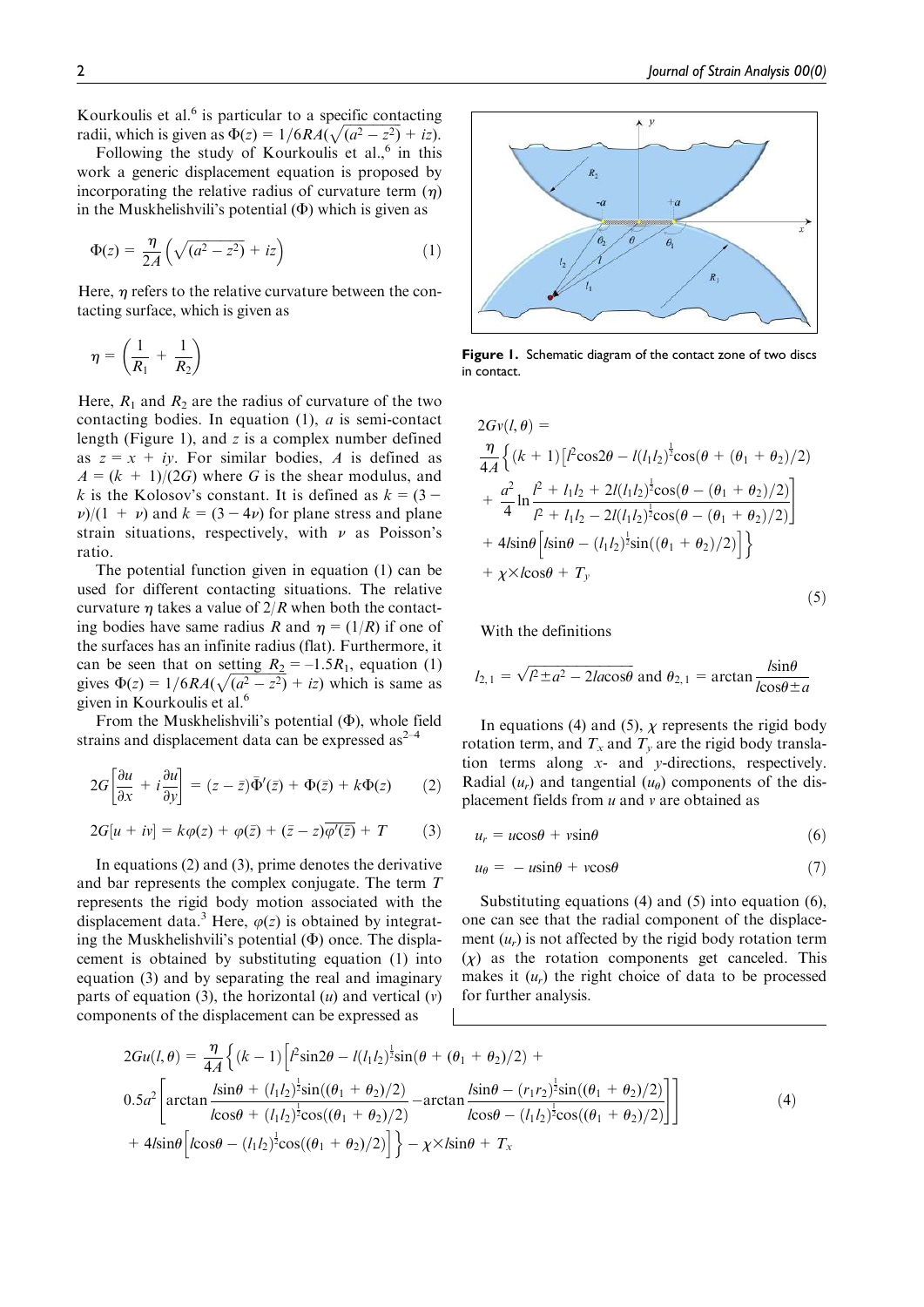

Figure 2. Pseudo fringes of radial displacement ( $M = 40$ ) from (a) analytical data for  $a = 3$ ,  $T<sub>x</sub> = 0.1$ ,  $T<sub>x</sub> = -0.5$  and (b) reconstructed using the parameters obtained from the nonlinear least squares method with data points echoed back.

# Contact parameter evaluation from displacement data using nonlinear least squares

In this section, a methodology to extract the unknown contact length and rigid body translation from the whole field displacement data is established. Combining equation (6) and the experimental radial displacement data, following the study of Ramesh et al.,<sup>15</sup> an error function is defined for the  $n<sup>th</sup>$  data point in the model domain as

$$
g_n = u_r(a, T_x, T_y) - u_r^{\exp} \tag{8}
$$

As the error function  $g_n$  is nonlinear in terms of a, this needs an iterative procedure of least squares analysis by minimizing the error function. This is done based on the Taylor series expansion of the error function, and it can be expressed in terms of  $g_n$  and correction factor of the parameters  $(\Delta a, \Delta T_x, \Delta T_y)$  for *i*<sup>th</sup> iteration as

$$
-(g_n)_i = \left(\frac{\partial g_n}{\partial a}\right)_i (\Delta a)_i + \left(\frac{\partial g_n}{\partial T_x}\right)_i (\Delta T_x)_i + \left(\frac{\partial g_n}{\partial T_y}\right)_i (\Delta T_y)_i
$$
\n(9)

Application of equation  $(9)$  to *n* data points can be represented in matrix form as

$$
\begin{Bmatrix} g_1 \\ g_2 \\ \vdots \\ g_n \end{Bmatrix}_i = - \begin{bmatrix} \frac{\partial g_1}{\partial a} & \frac{\partial g_1}{\partial T_x} & \frac{\partial g_1}{\partial T_y} \\ \frac{\partial g_2}{\partial a} & \frac{\partial g_2}{\partial T_x} & \frac{\partial g_2}{\partial T_y} \\ \vdots & \vdots & \vdots \\ \frac{\partial g_n}{\partial a} & \frac{\partial g_n}{\partial T_x} & \frac{\partial g_n}{\partial T_y} \end{bmatrix}_i \begin{Bmatrix} \Delta a \\ \Delta T_x \\ \Delta T_y \end{Bmatrix}_i \qquad (10)
$$

This set of equations are solved in an overdeterministic approach, and the parameters are then modified in the  $i + 1$  iteration based on the correction terms  $\Delta a$ ,  $\Delta T_x$  and  $\Delta T_y$  obtained.

Initially, this methodology is verified for its correctness with analytically generated displacement data with known values of a,  $T_x$  and  $T_y$  using equations (4) and (5). In order to process the displacement data, one has to collect the positional coordinates and corresponding displacements from the contact field. In photoelastic data analysis, it has been established that collecting data on fringe contours gives improved results for crack as well as contact stress parameters.<sup>16</sup> Following this, the displacement data are represented as pseudo-Moiré contours using the expression  $255 \cos(u_r \times M)$ , where  $M$  is used to control the density of the pseudo-Moiré fringes. Value of  $M$  is selected such that there are sufficient number of fringes for data collection. Displacement field with  $a = 3$  mm,  $T_x = 0.1$  mm and  $T<sub>v</sub>$  = –0.5 mm is analytically generated and is shown as pseudo fringe contours  $(M = 40)$  in Figure 2(a). The displacement data and corresponding positional coordinates are collected from the vicinity of the contact field and are then processed in a least squares sense. The values obtained are same as that of the one used for analytical generation. The contact zone is then reconstructed (Figure 2(b)) with the results obtained from least squares analysis and the data used for the analysis are echoed back on the reconstructed image. The results obtained from the least squares analysis are in agreement with the given simulated parameters, and this indicates the correctness of the implemented procedure.

## Experimental analysis

### Experimental setup

The 2D DIC experiments are performed at the interface of two discs under compressive load. Discs of 60-mm diameter ( $\eta = 2/R$ ) are made with epoxy material having Young's modulus of  $E = 3300 \text{ MPa}$  and Poisson's ratio of  $\nu = 0.37$ . A loading fixture is designed and fabricated for obtaining a normal load between the two discs. The models are speckled initially by spraying a matt white paint followed by matt black paint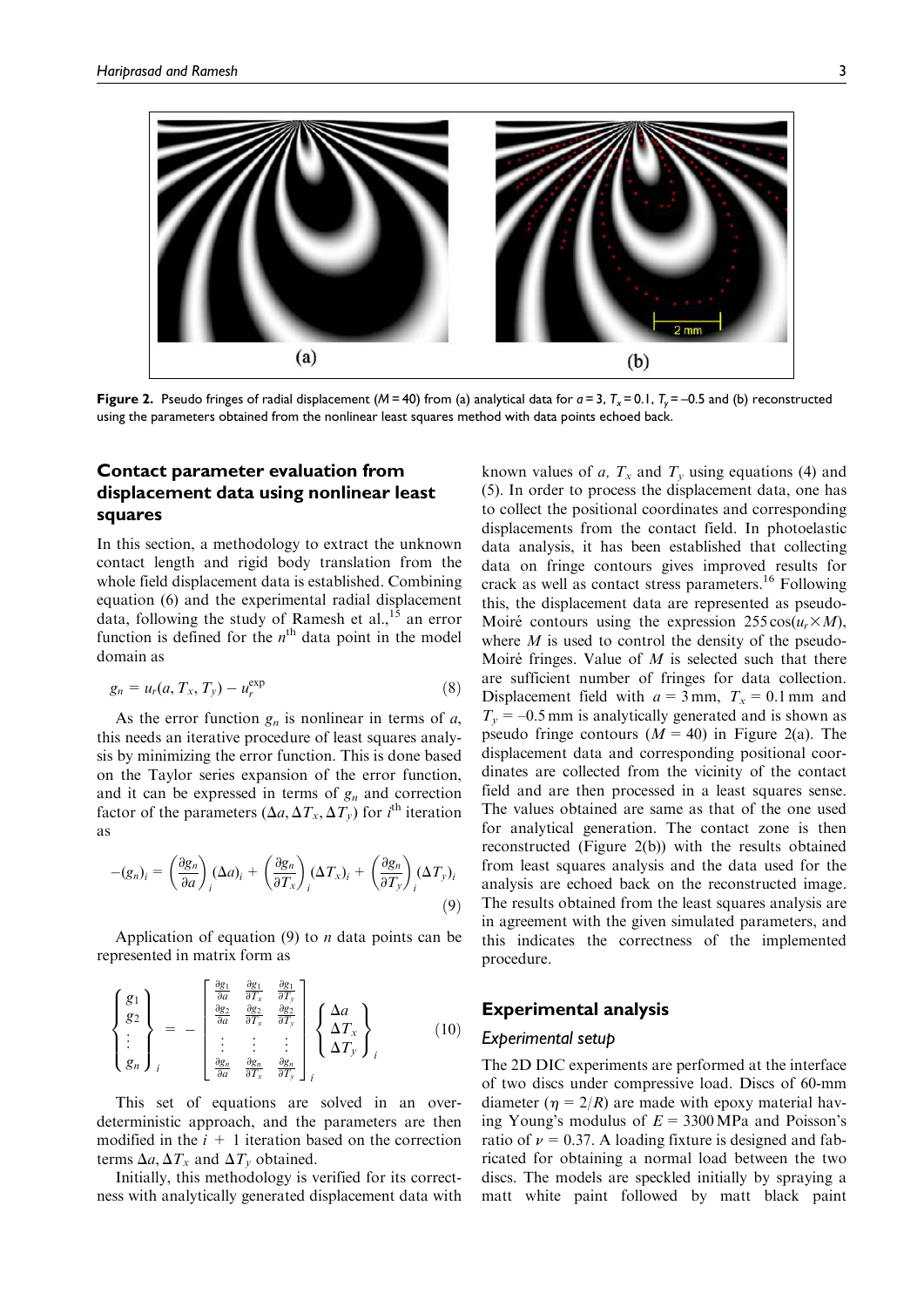

Figure 3. (a) Speckled model for reference image and (b) contour plot of the  $u_r$  displacement obtained from DIC analysis.



Figure 4. Pseudo fringes of radial displacement from (a) experimental results from DIC, (b) reconstructed using the parameters obtained from the nonlinear least squares method with data points echoed back, (c) contour plot of the  $u_r$  displacement shown in (b) and (d) error plot of  $u_r$  displacement.

randomly over the model. Contact zone of the disc assembly before the loading, which is used as the reference image, is shown in Figure 3(a). The magnification of the speckled image is 84 pixel/mm, and about 73% of the speckles are found to have size less than 4 pixels. A load of 600 N is applied on the top disc using a

universal tensile testing machine with a loading rate of 5 N/s and the images are captured using GRAS-20S4M-C camera (1624 $\times$ 1224 pixels and 8-bit dynamic range) with a Tokina 100-mm f/2.8 lens with lightemitting diode (LED) illumination. Deformed speckle images are then analyzed using a commercial package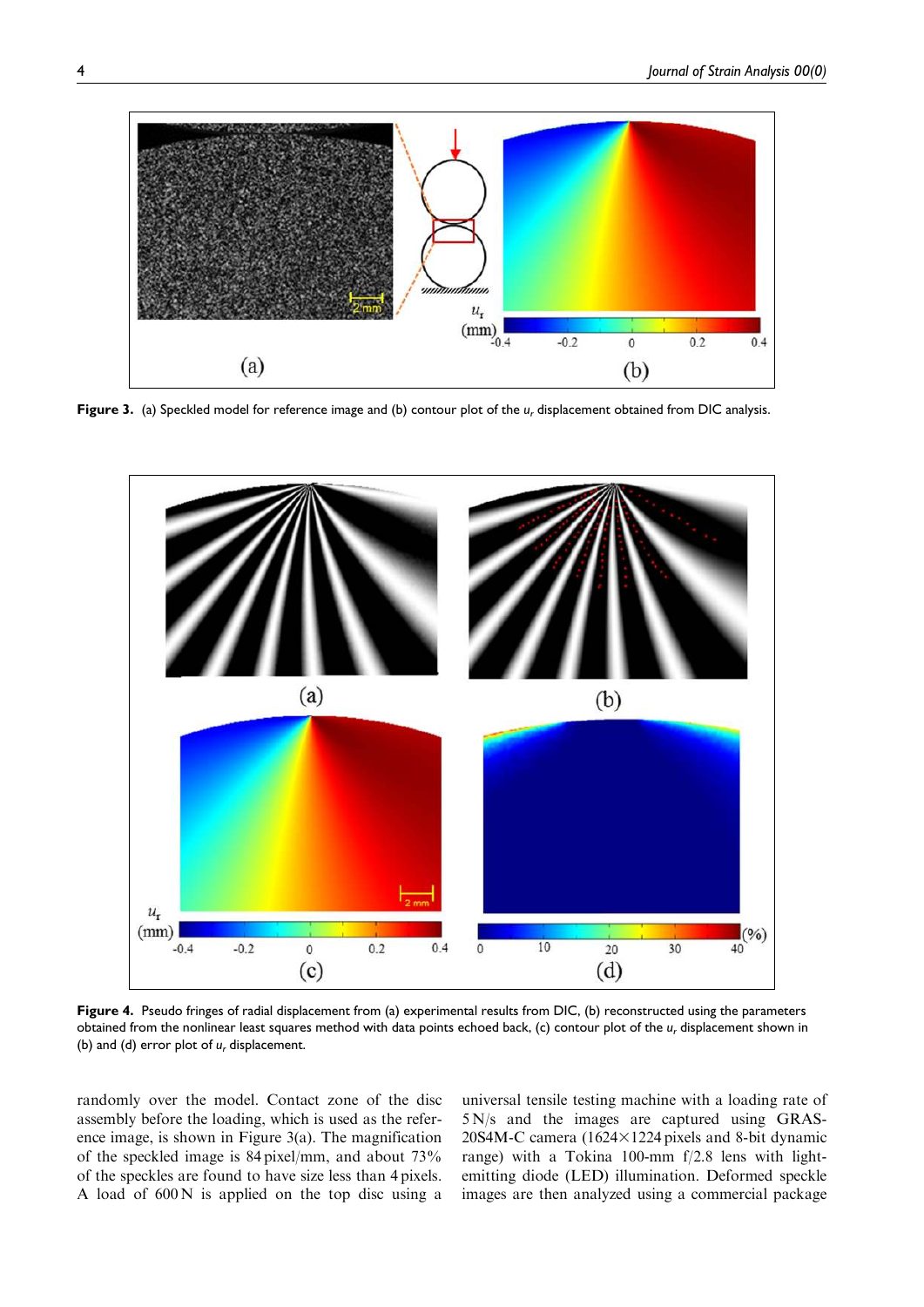

Figure 5. Pseudo fringes of radial displacement from experimental DIC results for (a)  $\eta$  = 1.85/R, (b)  $\eta$  = 2.85/R. Reconstructed using the parameters obtained from the nonlinear least squares method with data points echoed back for contact zone with (c)  $\eta$  = 1.85/R and (d)  $\eta$  = 2.85/R.

VIC-2D to obtain the displacement fields in the vicinity of the contact zone. The selection of DIC parameters are problem specific, and here, these are selected (subset size of 21 pixels with a step size of 5) such that there is minimum loss in the data near the contact interfaces with good correlation in the entire field. Here, only the lower disc is considered, and the whole field experimental radial displacement  $(u_r)$ obtained from the DIC result is shown as a contour plot in Figure 3(b).

## Contact parameter evaluation from experimental displacement data

Displacement data obtained from DIC result is postprocessed to obtain the contact parameters using nonlinear least squares algorithm. Figure 4(a) shows the pseudo fringe contours ( $M = 70$ ) of experimental radial displacement. From the analysis, the semi-contact length  $a$  is obtained as 1.1 mm, and the rigid body translations  $T<sub>x</sub>$  and  $T<sub>y</sub>$  are obtained as 0.34 and  $-0.24$  mm, respectively.

Figure 4(b) shows the reconstructed pseudo fringe contour along with the data points echoed back on the reconstructed radial displacement data obtained from the analysis. Displacement variation is shown as a colored contour plot in Figure 4(c). Whole field error in the displacement obtained between the experimental and least squares modeling is shown in Figure 4(d). It is clear from Figure 4(d) that the estimated contact parameters from the experimental data are able to model the contact zone accurately. Unlike in the study of Kourkoulis et al.,<sup>6</sup> where a correction of the displacement is required, here, the rigid body terms are also evaluated as part of the analysis.

As one could see that the displacement equations (equations (4) and (5)) reported in this study are not limited to the contact zones having same radius of curvature. To illustrate this, two different cases having different radii of curvatures for contact interface is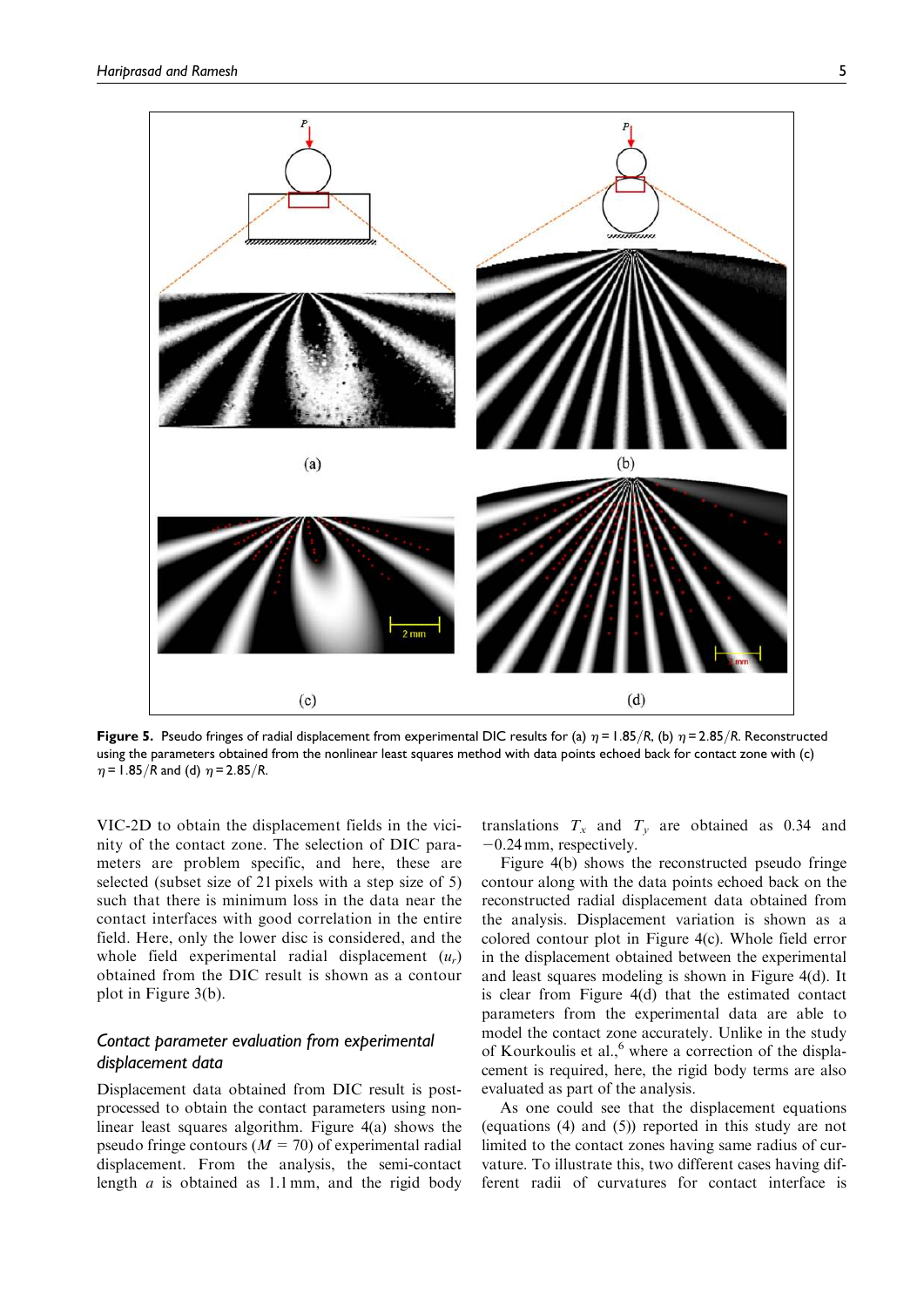| $R_{1}$         | $\rm{{\tt R}_2}$ |        | Semi-contact<br>length, a (mm) | Rigid body translation—<br>x-direction, $T_{x}$ (mm) | Rigid body translation-<br>y-direction, $T_v$ (mm) |
|-----------------|------------------|--------|--------------------------------|------------------------------------------------------|----------------------------------------------------|
| R               |                  | 2/R    |                                | 0.34                                                 | $-0.24$                                            |
| Infinite radius | 0.542R           | l.85/R | 1.09                           | 0.036                                                | $-0.17$                                            |
| R               | 0.542R           | 2.85/R | 0.79                           | I.I8                                                 | $-0.33$                                            |

Table 1. Results obtained for different contacting interfaces.

R = 30 mm;  $T_{\rm x}$ ,  $T_{\rm p}$ ,  $R_{\rm 1}$  and  $R_{\rm 2}$  are in mm.



Figure 6. Variation of the radial displacement along  $x/a$  at  $y = -a$  for experimental and least squares model for three cases of contacting situations.

considered next. Figure 5(a) and (b) show the experimental pseudo fringe contours obtained using subset and step sizes of 17 and 5 with  $M = 35$  for  $\eta = (1.85/$ R) and  $\eta = (2.85/R)$ , respectively, where  $R = 30$  mm. The magnification is of 106 pixel/mm, and 64% of the speckles are of size less than 4 pixels. These data are then processed as described in previous sections, and the reconstructed contours generated from the parameters obtained with data echoed back are shown in Figure 5(c) and (d). Results obtained from the experimental displacement data for various problems are consolidated in Table 1.

Variation of the radial displacement estimated from the least squares method compared with experimental results from DIC along  $x/a$  at  $y=-a$  for various contact zones are shown in Figure 6. An error analysis conducted on the robustness of the nonlinear least squares algorithm revealed that the displacement data should have an accuracy better than 0.001 mm to estimate contact parameters within an error of 0.5%. In VIC-2D, the displacements can have resolution up to 0.00001 times the field of view (FOV). In this study, the FOV was in the range of 15–19 mm, and the data can be measured with a maximum resolution of 0.00015 mm. In the case of contact zone measurements, the speckles should have a good contrast and variation in the intensity with lower speckle sizes even at higher magnifications. In view of the strain gradients in contact zones, the choice of subset size cannot be of higher values as it may over smooth the actual displacement data and also loose data at the boundaries. These factors are problem dependent, and one has to exercise special care in selecting these parameters appropriately for a given experimental situation.

## **Closure**

Displacement field for contact zones involving nonconformal geometries are presented in a generic sense. Evaluation of contact zone using the whole field experimental displacement data, where the contact parameters are unknown is implemented. The displacement data obtained from DIC is post-processed to obtain the contact length along with the rigid body components of the displacement field. Three different cases of contact zones are evaluated, and the proposed method is verified for its usefulness in dealing with a variety of contacting situations by appropriately changing the relative curvature term  $\eta$ . Since DIC can be done on actual